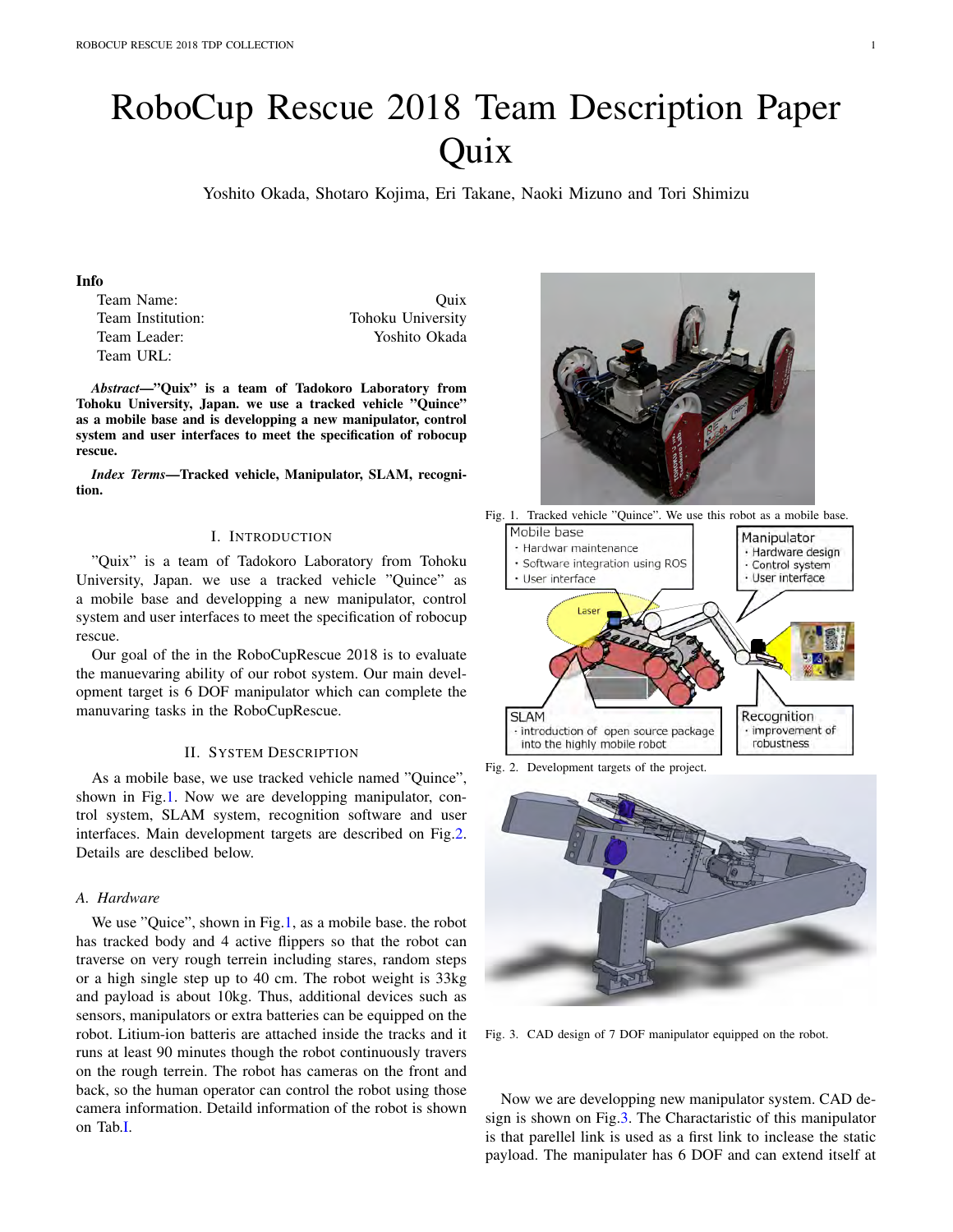most 1.2m above the ground. It consists of 3 Dynamixel Pro motors[1] and 3 Dynamixel motors[2]. The payload is 2kg so that it can deal with square bars in the maneuvering tasks.

For the 2D SLAM, We attach 2D laserscan sensor. The sensor is attached on the pan-tilt mechanism with two servo motors to stabilize the sensor on rough ground.

#### *B. Software*

*1) Mobile base:* The robot has two motors for drivig tracks and four motors for active flippers. Those motors are controlled using EPOS4 motor driver. we use "epos hardware" package [3] to control the motors and get the state of it. Human operator controlles the robot using joystick in the operator room and velocity command is sent to the robot via wireless communication.

Human operator can control the robot based on the camera information. Also, we have developped a graphic user interface of the tracked vehicle, shown in Fig.4. Using the interface, the operator can easily know the state of robot including angles of active flippers, pose of the robot on 2D map, robot trajectory and laser scan sensor datas. After the integration with manipulator, we extend this GUI to visualize the pose of manipulator using the same screen.



Fig. 4. Graphic user interface of the robot. It visualizes the angle of active flippers, robot posse on 2D map, trajectory and sensor datas. Human operator can easily know the state of the robot from a single screen.

*2) Manipulator:* In manuevering tasks, human operator would like to command the linear and angular motion separately to the end-effector while the tasks, such as pulling doorknob, pulling rod out from a pipe, and building scaffold using wood bars.

To meet the requirement, we will use "Moveit" package[4] as a manipulator controller. It provides inverse kinematiks solver and path planner. By using the package, operation gets much easier because operator shoud just command the goal position of the end-effector while manuvaling tasks. Also, It provides useful control interface, shown in Fig.5.

Currentry, we have finished a machanical designing of manipulator. after this, we will implement the software part descrived above.



Fig. 5. Graphic user interface of "Moveit", manipulator controller. Operator can easily command the end-effector position by dragging the end-effector on the screen.

#### *C. Communication*

5GHz Wi-fi is used for the communication between robot and operator's laptop. communication channel can be changed by resetting wireless router between the games.

#### *D. Human-Robot Interface*

We have developped a GUI of tracked vehicle shown in Fig.4. The operator can know the state of robot using camera visions and the GUI information. Operator command the motion of the mobile base using joystick. Manipulator is controlled using GUI based interface, shown in Fig.5, by dragging the end-effector on the screen using a mouse. To increase the speed of manipulation task, we may compare the GUI-based control interface and Joistick-based one and choose the better way.

#### III. CONCLUSION

In this paper, we described our development target, direction, and progresses. In May 2018, we will completely integrate the system and test it in Robocup Japan Open.

## APPENDIX A TEAM MEMBERS AND THEIR CONTRIBUTIONS

- Yoshito Okada Team leader, project management
	- **Shotaro Kojima** *Hardware setup of mobile base,*
- integration
- 
- **Fri** Takane *•* Mechanical design of manipulator
	- end-effector